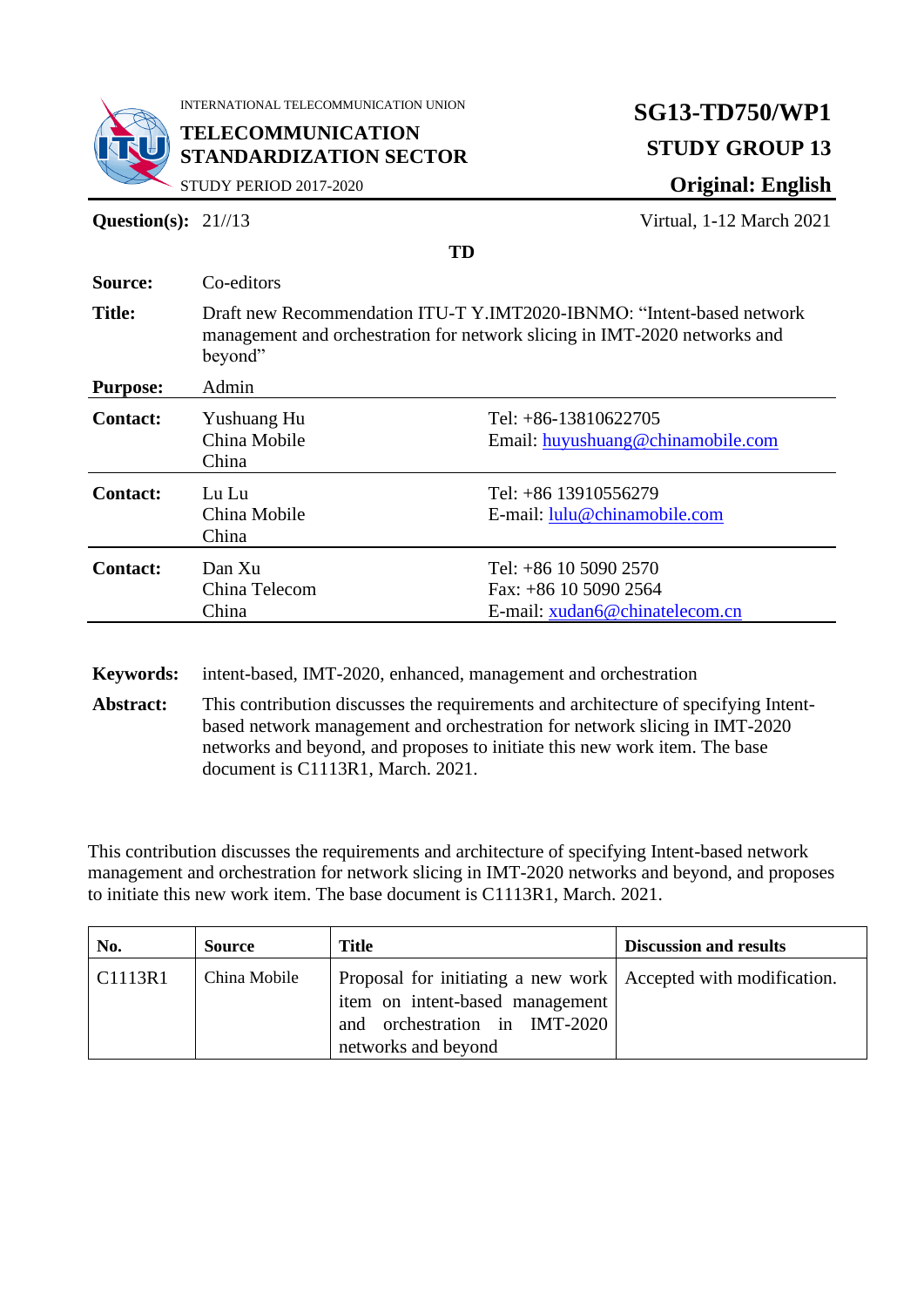## **Draft new Recommendation ITU-T Y.IMT2020-IBNMO**

## **Intent-based network management and orchestration for network slicing in IMT-2020 networks and beyond**

### **Summary**

The objective of this Recommendation is to specify a intent-based network management and orchestration for network slicing in IMT-2020 networks and beyond. This architecture guides the network slice deployment and management based on intent-based network.

### **Keywords**

intent-based, IMT-2020, enhanced, management and orchestration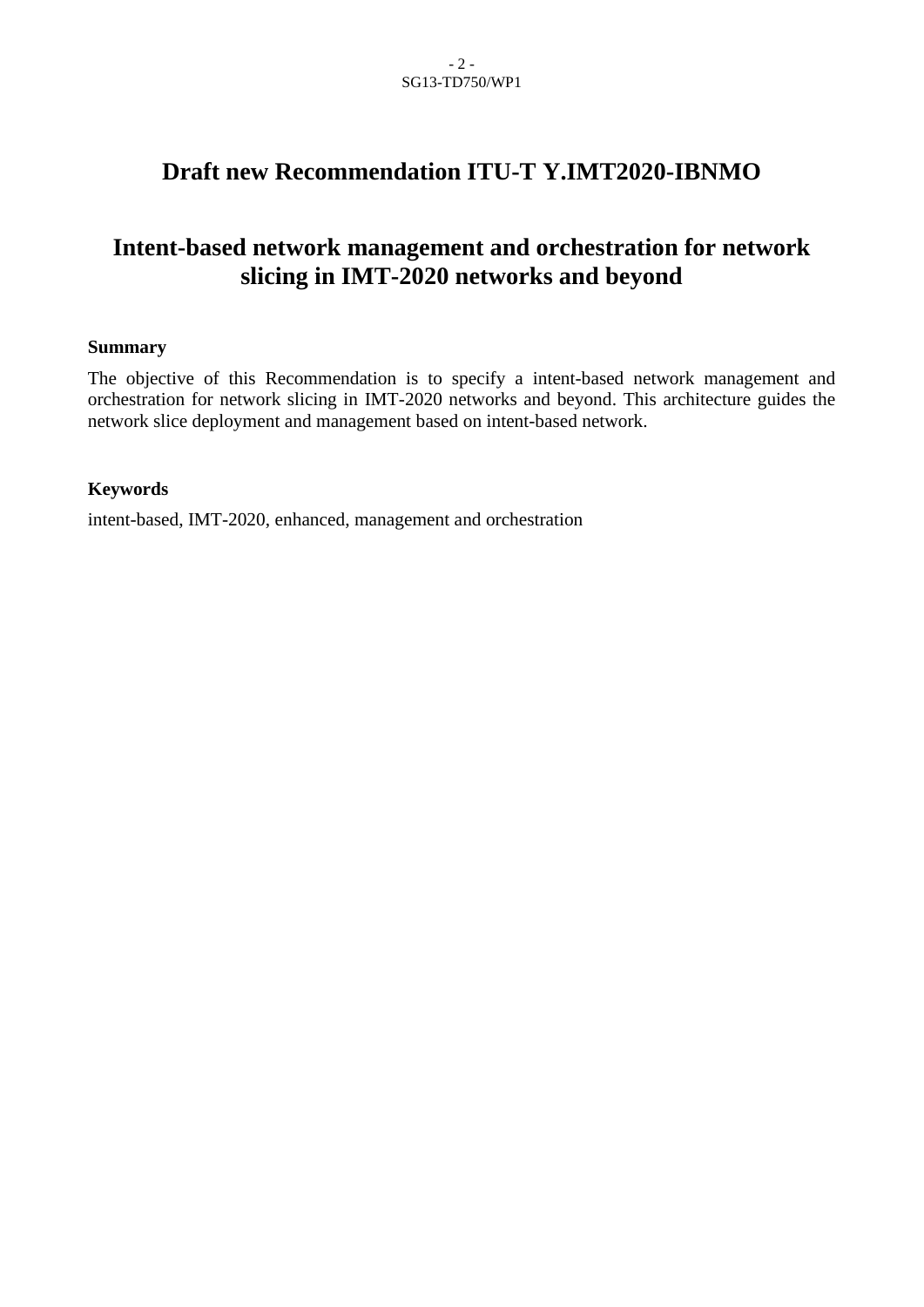## **Table of Contents**

| 1. |                                                                       |  |
|----|-----------------------------------------------------------------------|--|
| 2. | ror! Bookmark not defined.                                            |  |
| 3. | ror! Bookmark not defined.                                            |  |
| 1. |                                                                       |  |
| 2. |                                                                       |  |
| 3. | 3.1.<br>3.2.                                                          |  |
| 4. |                                                                       |  |
| 5. |                                                                       |  |
| 6. |                                                                       |  |
| 7. | Requirements of intent-based management and orchestration in IMT-2020 |  |
| 8. | Architecture of intent-based management and orchestration in IMT-2020 |  |
| 9. |                                                                       |  |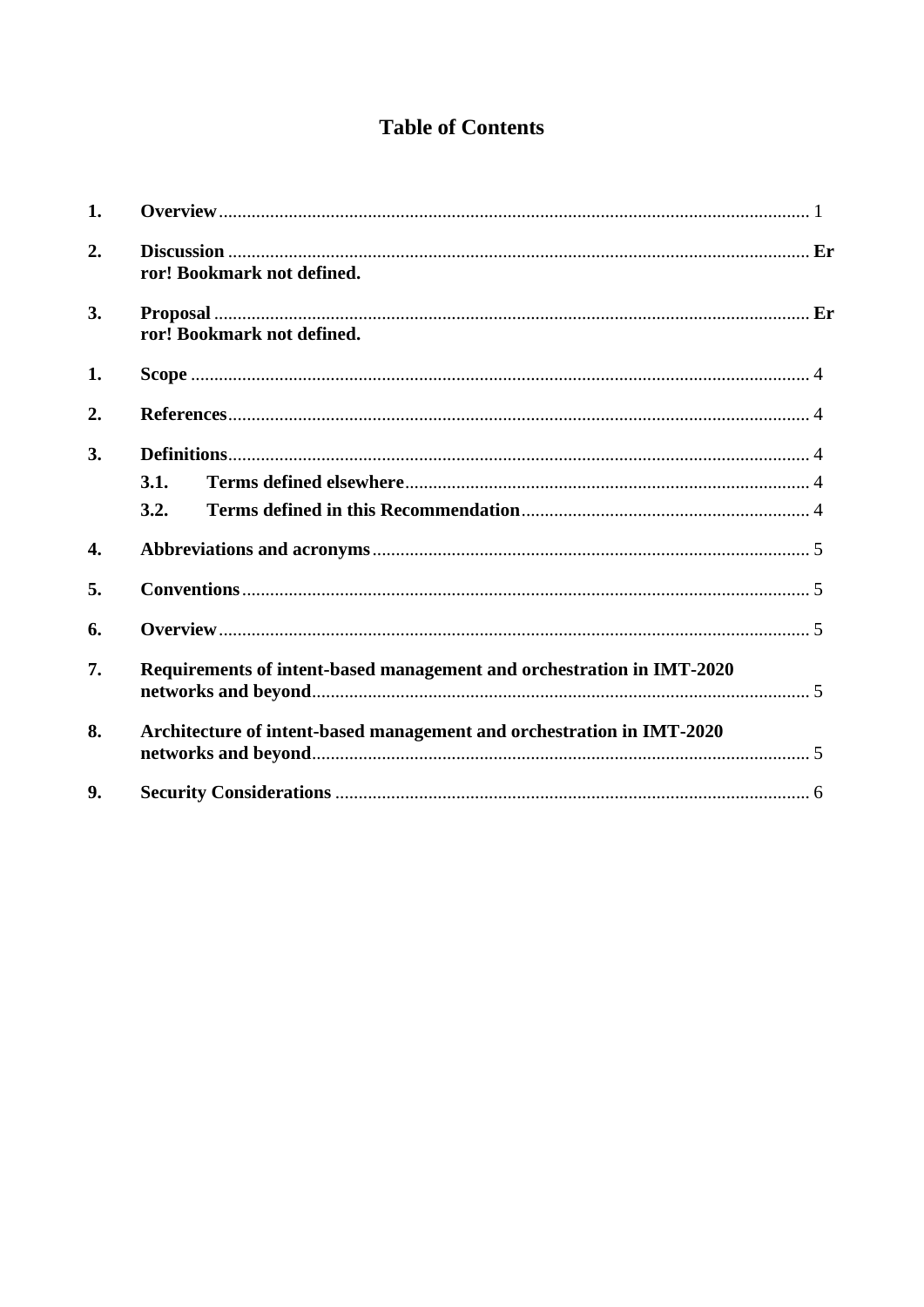## **Draft new Recommendation ITU-T Y.IMT2020-IBNMO**

## **Intent-based network management and orchestration for network slicing in IMT-2020 networks and beyond**

## <span id="page-3-0"></span>**1. Scope**

This Recommendation aims to describe the intent-based network management and orchestration for network slicing in IMT-2020 networks and beyond. This recommendation covers the following items, but not limited to:

- Requirements of intent-based network management and orchestration for network slicing in IMT-2020 networks and beyond;
- The architecture of intent-based network management and orchestration for network slicing in IMT-2020 networks and beyond.

## <span id="page-3-1"></span>**2. References**

The following ITU-T Recommendations and other references contain provisions which, through reference in this text, constitute provisions of this Recommendation. At the time of publication, the editions indicated were valid. All Recommendations and other references are subject to revision; users of this Recommendation are therefore encouraged to investigate the possibility of applying the most recent edition of the Recommendations and other references listed below. A list of the currently valid ITU-T Recommendations is regularly published.

The reference to a document within this Recommendation does not give it, as a stand-alone document, the status of a Recommendation.

[TBD]

| $[ITU-T Y.3153]$ | Recommendation ITU-T Y.3153 (2019), Network slice orchestration and<br>management for providing network services to 3rd party in the IMT-2020<br>network. |
|------------------|-----------------------------------------------------------------------------------------------------------------------------------------------------------|
| $[ITU-T Y.3156]$ | Recommendation ITU-T Y.3156 (2020), Framework of network slicing with<br>AI-assisted analysis in IMT-2020 networks.                                       |
| [ITU-T Y.XXXX]   | Draft Recommendation ITU-T Y.IBN-reqts, Scenarios and requirements of<br>Intent-Based Network for network evolution                                       |

## <span id="page-3-2"></span>**3. Definitions**

## <span id="page-3-3"></span>**3.1. Terms defined elsewhere**

This Recommendation uses the following terms defined elsewhere: [TBD]

### <span id="page-3-4"></span>**3.2. Terms defined in this Recommendation**

This Recommendation defines the following terms: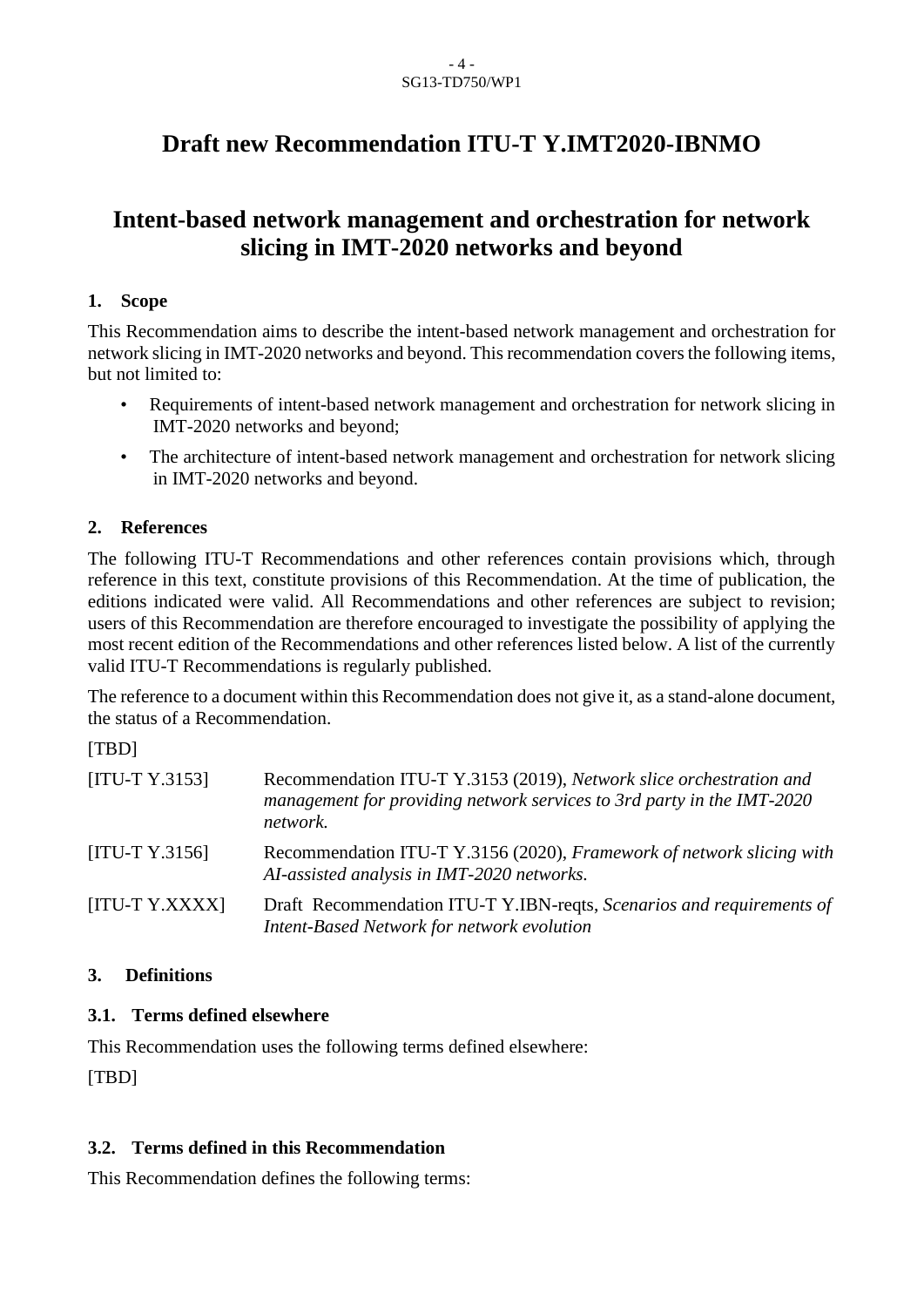### <span id="page-4-0"></span>[TBD]

### **4. Abbreviations and acronyms**

This Recommendation uses the following abbreviations and acronyms: [TBD]

### <span id="page-4-1"></span>**5. Conventions**

In this Recommendation:

The keywords "is required to" indicate a requirement which must be strictly followed and from which no deviation is permitted, if conformance to this Recommendation is to be claimed.

The keywords "is recommended" indicate a requirement which is recommended but which is not absolutely required. Thus, this requirement need not be present to claim conformance.

The keywords "can optionally" indicate an optional requirement which is permissible, without implying any sense of being recommended. This term is not intended to imply that the vendor's implementation must provide the option, and the feature can be optionally enabled by the network operator/service provider. Rather, it means the vendor may optionally provide the feature and still claim conformance with this Recommendation.

### <span id="page-4-2"></span>**6. Overview**

*[Editor's Note] This clause provides the overview on intent-based network management and orchestration for network slicing in IMT-2020 networks and beyond, which includes the concept, objectives, framework and key technologies of intent-based network management and orchestration for network slicing in IMT-2020 networks and beyond.*

### <span id="page-4-3"></span>**7. Requirements of intent-based network management and orchestration for network slicing in IMT-2020 networks and beyond**

*[Editor's Note] This clause will describe the requirements of intent-based network management and orchestration for network slicing in IMT-2020 networks and beyond.*

### <span id="page-4-4"></span>**8. Architecture of intent-based network management and orchestration for network slicing in IMT-2020 networks and beyond**

*[Editor's Note] This clause specifies the architecture of intent-based network management and orchestration for network slicing in IMT-2020 networks and beyond.*